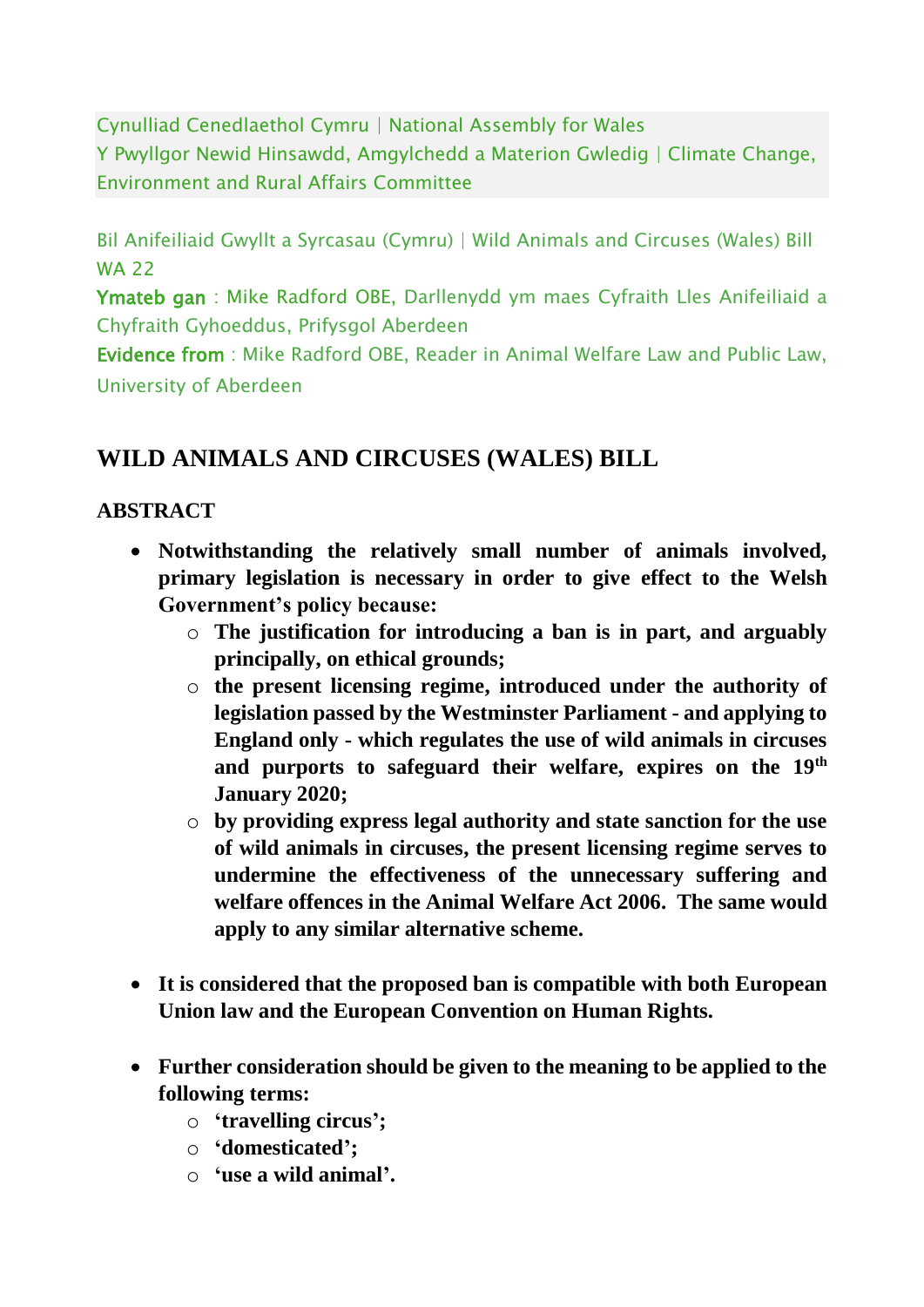Mike Radford is Reader in Law at the University of Aberdeen, where he specialises in animal welfare law and public law. Over the course of nearly 30 years he has worked extensively with politicians, officials, veterinarians, local authorities, and welfare organisations in developing public policy relating to animals. Mr Radford has previously served as a member of the Dog Advisory Council, the Companion Animal Welfare Council, the Animal Welfare Science, Ethics and Law Board of the Royal College of Veterinary Surgeons, and as a trustee of the PDSA. He was a founder member of both the Animal Welfare Science, Ethics and Law Veterinary Association, and the Association of Lawyers for Animal Welfare. He is presently a Trustee of Dogs Trust and the Universities Federation for Animal Welfare. He was appointed OBE in 2008 for services to animal welfare law.

Mr Radford was Chairman of the Circus Working Group. His report was published in October 2007.

This evidence is submitted to the Committee in a personal capacity.

# **PART ONE - WHY A BAN ON THE USE OF WILD ANIMALS IN TRAVELLING CIRCUSES SHOULD BE INTRODUCED IN WALES, AND WHY IT REQUIRES PRIMARY LEGISLATION TO ACHIEVE THIS**

### **1. Why Something Must Be Done**

- 1.1. There is presently no specific legislation applying in Wales relating specifically to the use of wild animals in circuses. When such circuses which operate in England visit Wales it may be assumed that they are properly licensed according to the provisions of the Welfare of Animals in Travelling Circuses (England) Regulations 2012, but if this were not to be the case, or they otherwise fail to comply with the terms of such a licence while in Wales, the regulations cannot be relied upon because they have no force outside England.
- 1.2. From a Welsh perspective, this may in itself be considered a lacuna requiring to be addressed, but what makes the situation more pressing is that the English regulations contain a sunset clause and will cease to have effect after the 19<sup>th</sup> January 2020. Following Scotland, the UK government intends to replace the regulations with a statutory ban applying to England on the use of wild animals in travelling circuses and a Bill to that effect is presently before the Westminster Parliament.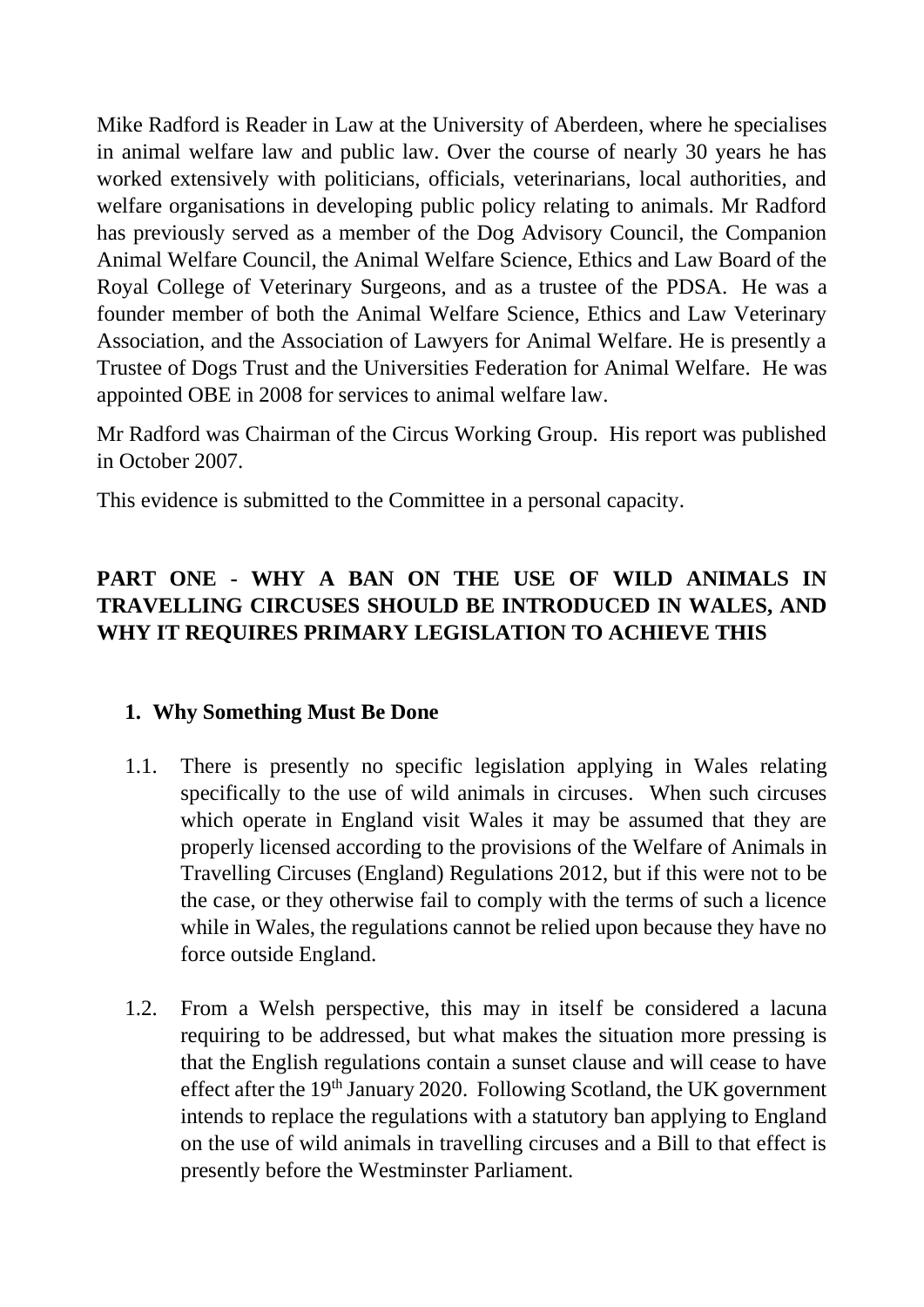1.3. Accordingly, in the absence of further legislation in Wales, the situation would revert to that prior to the introduction of the 2012 regulations: there would be no legal provision, directly or indirectly, applying specifically to travelling circuses operating in Wales.

### **2. The Legitimacy Issue**

- 2.1. Prior to the introduction of the present licensing scheme there was no specific legal authority for the use of wild animals in circuses. Circus operators had the freedom to do so according to the general common law principle that a person is at liberty to conduct themselves as they wish, subject to any restriction imposed by law ('everything is permitted except what is expressly forbidden'): no legal impediment, therefore no practical restraint. Accordingly, although the licensing regime introduced a degree of regulation, and thereby control and accountability, on the use of wild animals in circuses, it also for the first time provided specific legal sanction for the practice.
- 2.2. Ironically, then, at the same time as putting the use of wild animals in circuses under stricter control, the regulations - subject to the relevant conditions being met – had the effect of not only introducing an express legal right to continue the practice, but also bolstered its legitimacy by now being carried on with the consent, and under the authority, of the state. This is the antithesis of expressed public opinion and government policy. Accordingly, the effect of the regulations may therefore be regarded as inappropriate, but so too would reverting to the situation prior to 2013 when there was no particular regulation of these animals. It follows that the only expedient option to address this anomaly is a ban by means of primary legislation.

#### **3. Undermining application of the Animal Welfare Act 2006**

3.1. Although the licensing scheme was introduced in the interests of wild animals used in circuses, it is arguable that it may have had the opposite effect. The two principal offences in the Animal Welfare Act 2006 relate to, first, causing an animal unnecessary suffering and, second, failing to ensure an animal's needs. These offences are, however, circumscribed.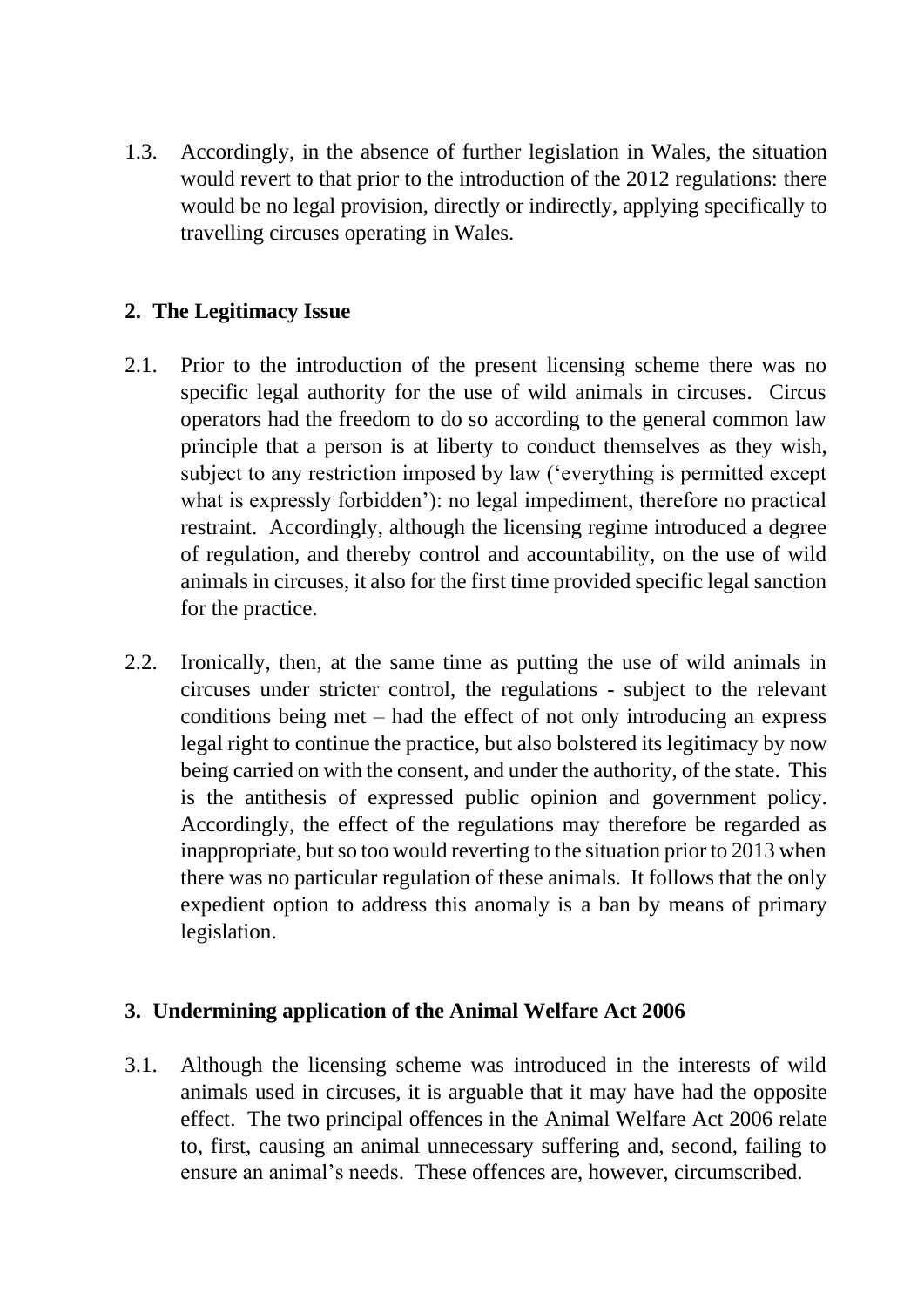- 3.2. In relation to the former, suffering will generally not be considered unnecessary (and therefore unlawful) if the conduct which caused it was in compliance with any relevant provisions of a licence; and the duty to have regard to an animal's needs are limited to such steps as are reasonable in the circumstances and to the extent required by good practice.<sup>1</sup> It is, of course, for the courts to interpret and apply these latter terms, but it is highly likely that they would give considerable weight to the conditions contained in the licence. In other words, provided the licence conditions are complied with, the licensing regime effectively prevents a prosecution for either unnecessary suffering or poor welfare on the basis that the use of wild animals in circuses is itself inherently wrong and inappropriate.
- 3.3. Further, the qualification applied to the responsibility to have regard for an animal's welfare under section 9 of the Animal Welfare Act 2006 - that it is to be judged according to "such steps as are reasonable in all the circumstances" – means that it is open to the courts to apply a standard which they consider is reasonable in the environment of a travelling circus, notwithstanding that this may be of a significantly lower standard of welfare than that required in other circumstances.

### **4. The Welfare Issue**

- 4.1. Following a long campaign by those opposed to the use of wild animals in circuses, during 2006 the Labour Government gave an undertaking to both Houses that, once the Animal Welfare Bill was enacted, it would rely on the new Act's enabling powers to introduce a ban by means of secondary legislation on the use of specific types of animals. The animals proscribed to be determined by reference to relevant scientific evidence.<sup>2</sup>
- 4.2. In June 2006, the Government appointed a Circus Working Group, of which I was Chairman, to review the relevant scientific evidence and to advise on which types of animals should be banned. Having considered the evidence, the international panel of assessors who were asked to review

<sup>&</sup>lt;sup>1</sup> Animal Welfare Act 2006, ss  $4(3)(b)$  and  $9(1)$ .

<sup>2</sup> *HC Hansard*, 8 March 2006, col 60WS; Standing Committee A, 24 January 2006, col 237 (Ben Bradshaw MP). *HL Hansard*, 1 November 2006, cols 315 and 317 (Lord Rooker).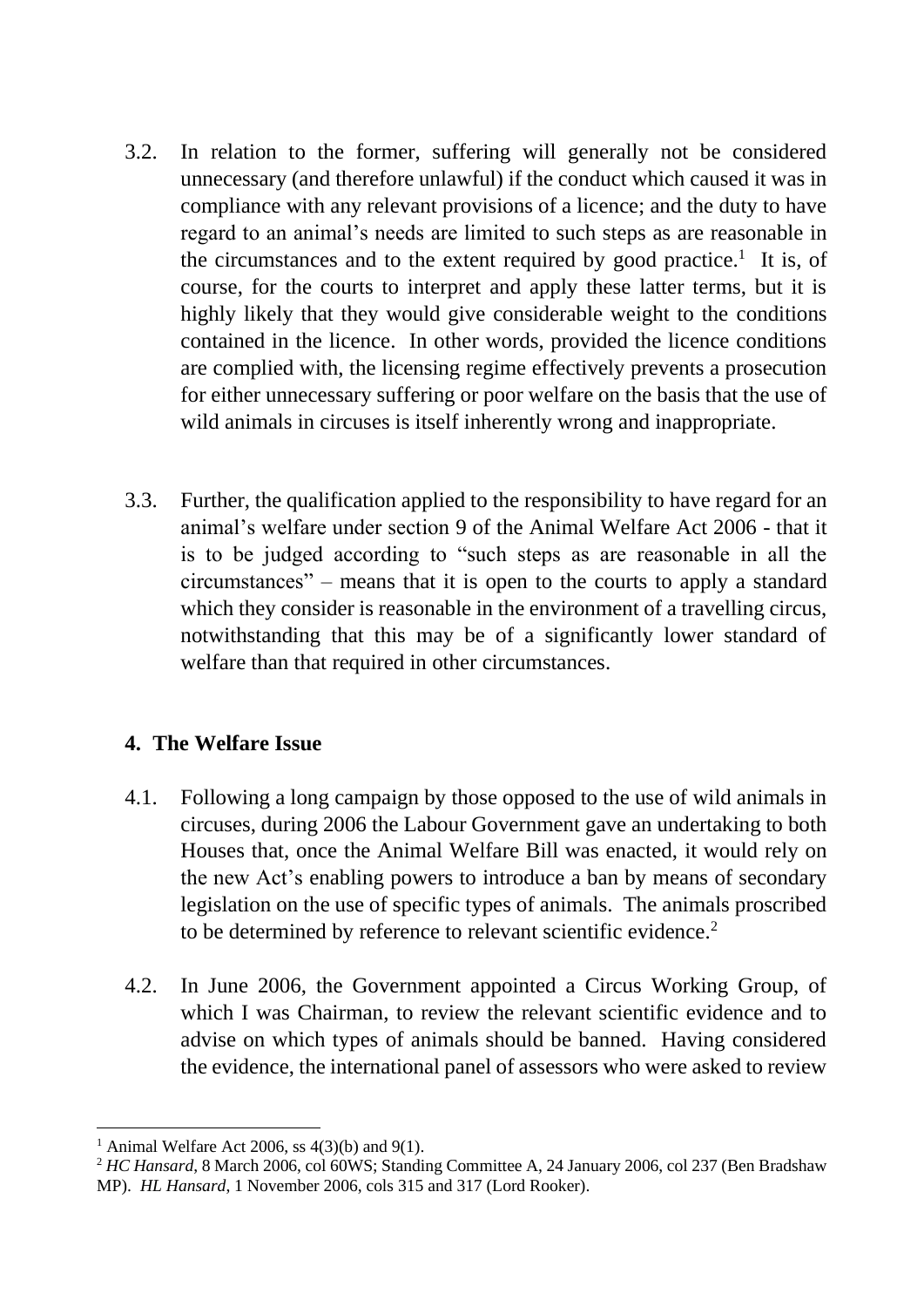it<sup>3</sup> concluded that "There appears to be little evidence to demonstrate that the welfare of animals kept in travelling circuses is any better or worse than that of animals kept in other captive environments."<sup>4</sup>

- 4.3. This statement was regarded in some quarters as a vindication of the use of wild animals in circuses. It was not. It was merely an acceptance of a lack of relevant evidence – a consequence, at least in part, of the very narrow terms of reference imposed on the Working Group. These restricted its enquiry to just accommodation and transport. The most contentious issues – training, performance, and allegations of cruel treatment – were expressly stated to be outwith the Working Group's terms of reference. Furthermore, the Government provided no funding to undertake further research into the two issues which the Working Group was charged with considering. The assessment of the available evidence therefore amounted to little more than a literature review of a very limited topic. The lack of compelling relevant evidence was therefore unsurprising.
- 4.4. As highlighted in the Explanatory Memorandum which accompanies the Bill, Harris and colleagues,<sup>5</sup> adopt a significantly more robust view of the risk to the welfare of wild animals in travelling circuses, concluding that:

"The available scientific evidence indicates that captive wild animals in circuses and other travelling animal shows do not achieve their optimal welfare requirements, as set out under the Animal Welfare Act 2006, and the evidence would therefore support a ban on using wild animals in travelling circuses and mobile zoos on animal welfare grounds."

4.5. Harris et al were working to much wider terms of reference than were available to the Circus Working Group and the science of animal welfare has advanced significantly in the period between the publication of the two reports. While I do not disagree with the thrust of the latter report's conclusions, I would take issue with one point in the above quotation: as already stated in paragraph 3.3 above, the Animal Welfare Act 2006 does

<sup>3</sup> Mike Lomas BVSc MRCVS JP, Professor Sir Patrick Bateson MA Phd ScD FRS, Professor Ted Friend PhD, Dr Marthe Kiley-Worthington BSc DPhil MPhil, Samantha Lindley BVSc MRCVS, Professor Georgia Mason BSc PhD, and Peter Scott MSc BVSc FRCVS.

<sup>4</sup> *Wild Animals in Travelling Circuses. The Report of the Chairman of the Circus Working Group* (DEFRA 2007), para 5.1.3.

<sup>&</sup>lt;sup>5</sup> Harris et al. (April 2016). The Welfare of Wild Animals in Travelling Circuses (https://beta.gov.wales/welfare-wild-animals-travelling-circuses).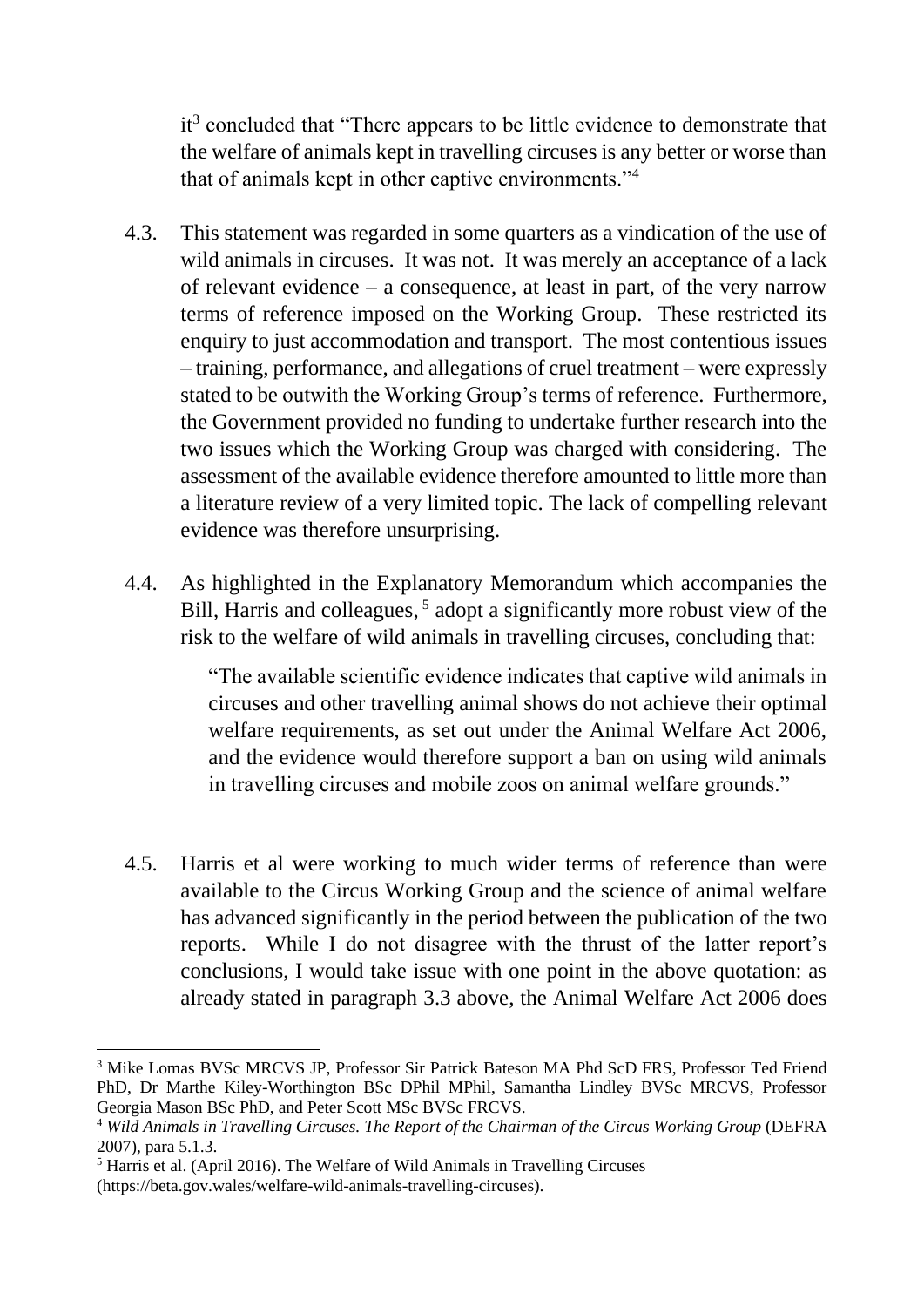not require the achievement of "optimal welfare requirements" per se. Rather, the Act imposes a duty to "take such steps as are reasonable in all the circumstances to ensure that the needs of an animal for which he is responsible are met to the extent required by good practice". In other words, the standard of welfare which a person responsible for an animal in a travelling circus is required to provide may be lower than that expected in other circumstances, assuming it is accepted that the very nature of such an environment makes it impossible to achieve optimal standards. The standard required is that which is reasonable in the circumstances of a travelling circus.

4.6. Accordingly, while Harris and his colleagues, in the light of their interpretation of the relevant scientific evidence, argue for a ban on the ground of animal welfare, as a lawyer, I would submit that a ban is also necessary because the 2006 Act arguably has the effect of permitting a lower standard of welfare for wild animals in circuses than would be required if the same animals were being kept in a different environment.

### **5. The Ethical Dimension**

- 5.1. While the argument that animal welfare provides justification for a ban on wild animals in circuses is growing in strength, it is questionable whether the scientific evidence is yet sufficient to form the basis for a ban on *all*  wild animals, regardless of species.
- 5.2. Hence, those seeking a ban emphasise that, in their view, the practice is unethical. The issue is addressed in the Explanatory Memorandum accompanying the Bill and need not be rehearsed here, except to make the important point that the ethical dimension of the debate underpins the need for primary legislation.
- 5.3. The significance of this is that ministers cannot generally rely on secondary legislation to promote their moral views. As I stated in my Report, <sup>6</sup>

'In enacting primary legislation, Parliament is, of course, in a very different situation from that of a Minister bringing forward regulations. Parliament would not, for example, be confined to taking account of the scientific evidence. It could legitimately give consideration to ethical

<sup>6</sup> N4 above, paragraph 8.3.2.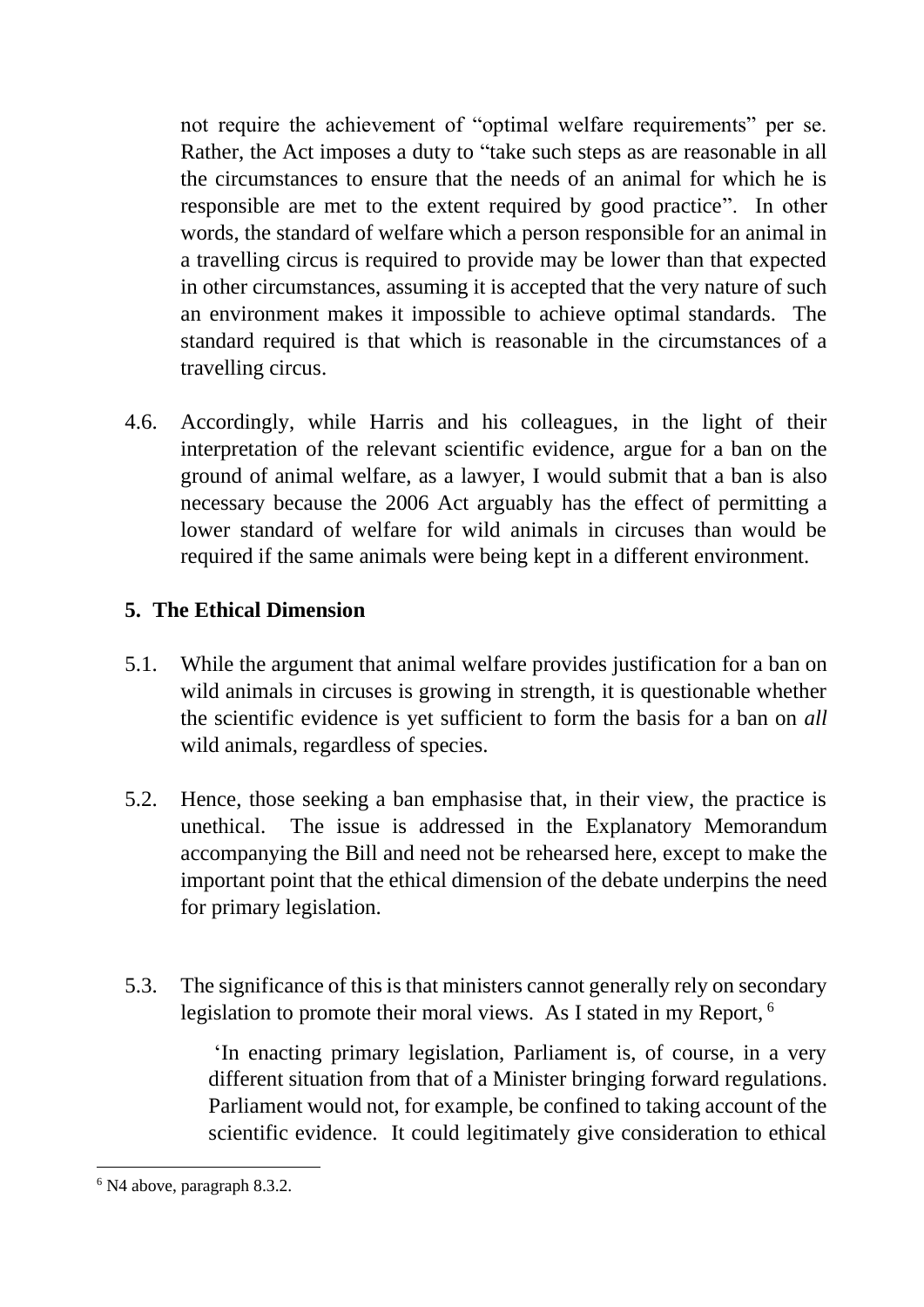issues, public opinion, and is able to attach much greater weight to the interests of the animals involved. Furthermore, where there is uncertainty as to the impact on the welfare of the animals, Parliament may give them the benefit of the doubt in a manner which is simply not open to a minister employing delegated statutory powers.'

- 5.4. While the above statement refers specifically to the Westminster Parliament, it is submitted that the same principle applies to the devolved administrations.
- 5.5. The ethical debate about the proper treatment of animals, their use, and our relationship with them, has moved on significantly since 2007. In particular, there is a wide consensus that preventing suffering and meeting their needs, while essential, are in themselves insufficient considerations, and attention has turned increasingly to the need to ensure that they have at least 'a life worth living' or, ideally, 'a good life'.<sup>7</sup> While it could be argued that taking account of such standards may now provide Ministers with the requisite legal basis to enable a ban to be introduced by way of secondary legislation, the fact is that the Welsh Government continues to base its case on ethical as well as scientific grounds. As the Cabinet Secretary for Energy, Planning and Rural Affairs stated in her Foreword to the Welsh Government's Consultation on the Bill:

Many of the calls for a ban on the use of wild animals in travelling circuses focus on the perceived animal welfare issues and there is a strong body of opinion that the welfare needs of wild animals in travelling circuses cannot be met.

However, there are wider ethical considerations that go beyond the question of whether the welfare of animals kept in travelling circuses is compromised. The use of wild animals in circuses is increasingly viewed as an outdated notion and ethically unacceptable….I am concerned about the impact seeing wild animals perform unnatural tricks, purely for entertainment, has on people's attitudes towards animals, particularly the developing attitudes of children and young people. Animals should not be objectified or perceived as commodities for our entertainment, rather as sentient beings with their own unique sets of needs $8$ 

<sup>7</sup> See further: Farm Animal Welfare Council (2009), *Farm Animal Welfare in Great Britain: Past, Present and Future.*

<sup>8</sup> Welsh Government *Wild Animals in Travelling Circuses (Wales) Bill. Consultation* (WG35797), October 2018.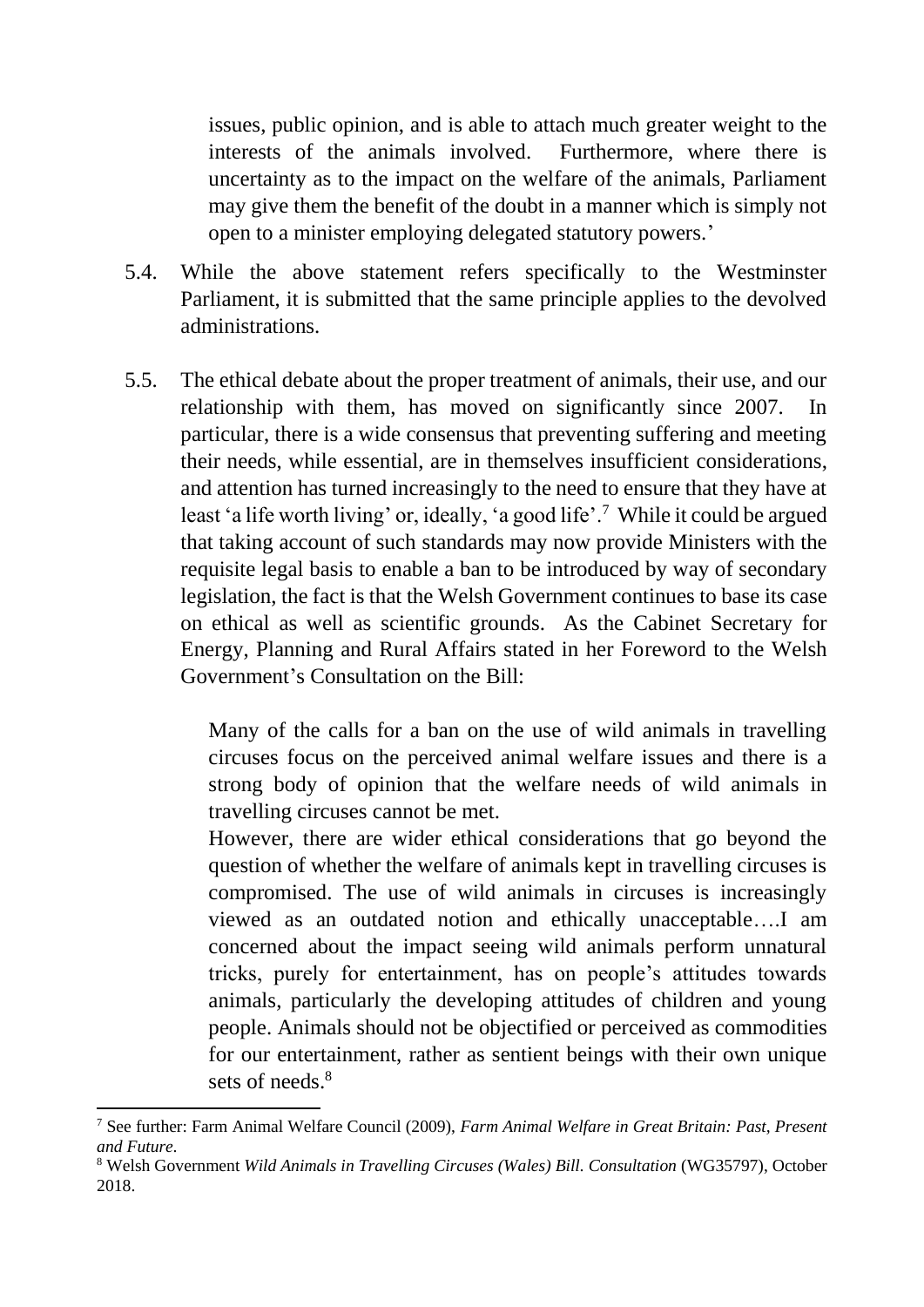5.6. It is submitted that, as with other legislatures in the United Kingdom, the Welsh Assembly, unlike Ministers, has the competence to incorporate its moral view in law by means of primary legislation. Accordingly, notwithstanding that relatively few wild animals are used in circuses in Wales (or, indeed, other parts of the United Kingdom), it is submitted that primary legislation is the appropriate and, indeed, necessary means by which a ban should be introduced.

# **PART TWO – OTHER ISSUES**

# **6. European Union law and the European Convention on Human Rights**

- 6.1. The European Commission has confirmed that 'the welfare of circus animals remains the responsibility of the Member States'.<sup>9</sup>
- 6.2. To date, sixteen members of the Council of Europe have introduced a complete ban on the use of wild animals in circuses.<sup>10</sup> There has been no successful challenge to these measures before the European Court of Human Rights.
- 6.3. A ban has also, of course, been introduced in Scotland by virtue of the Wild Animals in Travelling Circuses (Scotland) Act 2018. Notwithstanding that the Scottish Parliament is required to legislate compatibly with both European Union law and the Human Rights Act 1998, no legal challenge to the competency of the legislation has been forthcoming.
- 6.4. If a challenge were brought before the European Court of Human Rights, regardless of the country of origin, it is anticipated that the Court would regard the member state as having a 'margin of appreciation' to decide for itself its policy on the use of wild animals in circuses.

<sup>9</sup> E-004427/2011 Answer given by Mr Potočnik on behalf of the Commission, 2 June 2011.

<sup>&</sup>lt;sup>10</sup> Austria, Bosnia and Herzegovina, Croatia, Cyprus, Estonia, Greece, Ireland, Italy, Luxembourg, Macedonia, Malta, the Netherlands, Romania, Serbia, Slovakia, Slovenia.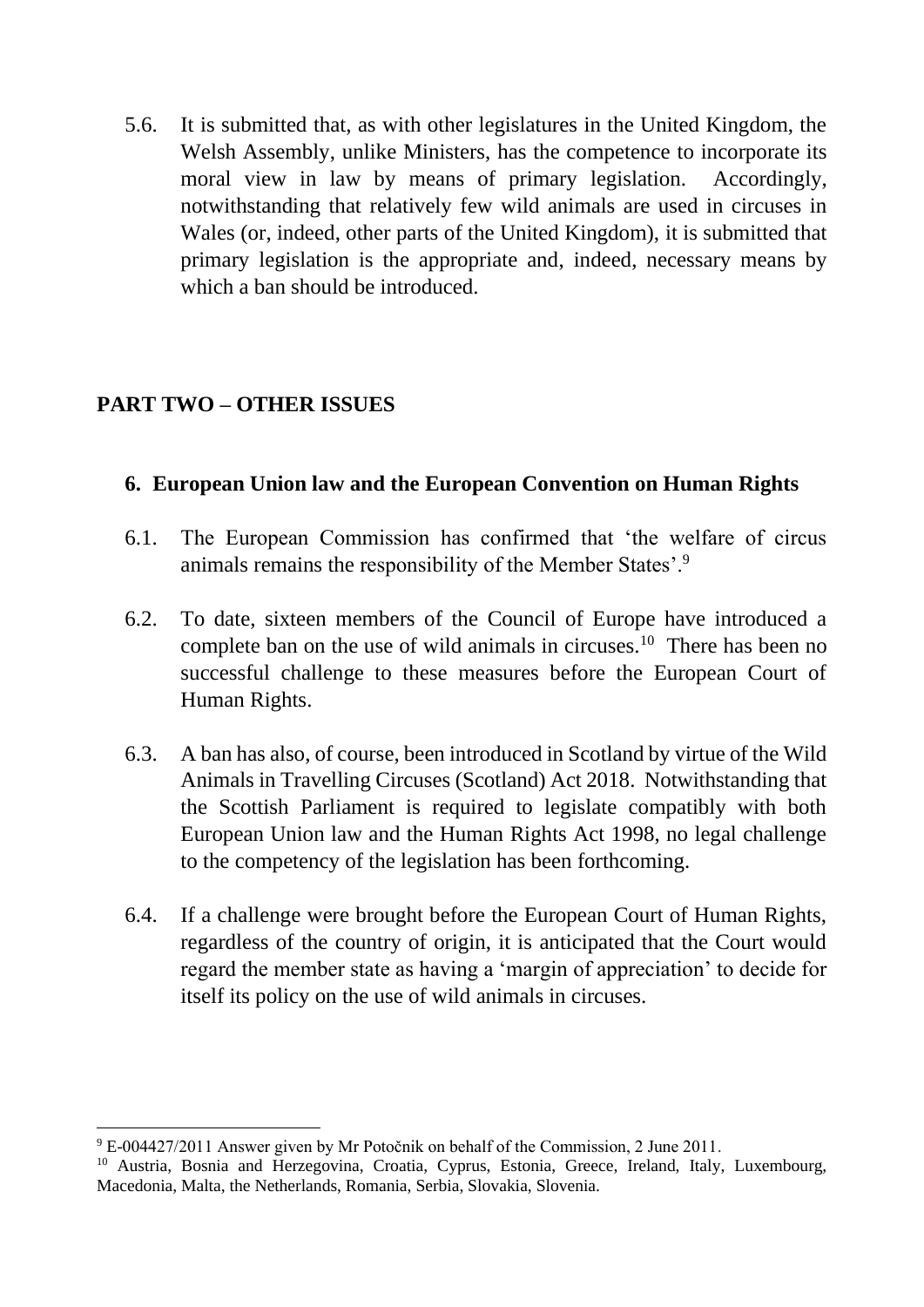# **7. The Definition of 'Travelling Circus'**

- 7.1. While the Bill,sensibly includes an enabling power to define further what is and is not a travelling circus, the Bill itself does not define either 'circus' or 'travelling'. It is submitted that the Committee may wish to explore the meaning of this term further and to consider whether it should be more clearly defined in the Bill.
- 7.2. While we may all think we know what we mean by a circus, clarity and certainty are essential in legislation of this nature. Similarly, what does "travelling from one place to another" mean in practice?
- 7.3. For the Committee's information, there are presently two (similar) definitions of 'circus' in British legislation:
	- 'any place where animals are kept or introduced wholly or mainly for the purpose of performing tricks or manoeuvres.<sup>'11</sup>
	- 'a place where animals are kept or introduced wholly or mainly for the purpose of performing tricks or manoeuvres as that place.<sup>'12</sup>

There are also two definitions of a 'travelling circus'. The first being a circus

- (i) which travels from place to place for the purpose of giving performances, displays or exhibitions, and
- (ii) (as part of which wild animals are kept or introduced (whether for the purpose of performance, display or otherwise) and (b) any place where a wild animal associated with such a circus is kept. $^{13}$

The second

- (a) means a circus which travels, whether regularly or irregularly, from one place to another for the purpose of providing entertainment,
- (b) includes
- (i) a circus which travels as mentioned in paragraph (a) for the purpose mentioned there, despite there being periods during which it does not travel from one place to another,

<sup>&</sup>lt;sup>11</sup> Dangerous Wild Animals Act 1976, s7(4)(3).

 $12$  Zoo Licensing Act 1981, s 21(2).

<sup>&</sup>lt;sup>13</sup> Welfare of Wild Animals in Travelling Circuses (England) Regulations 2012, reg 2.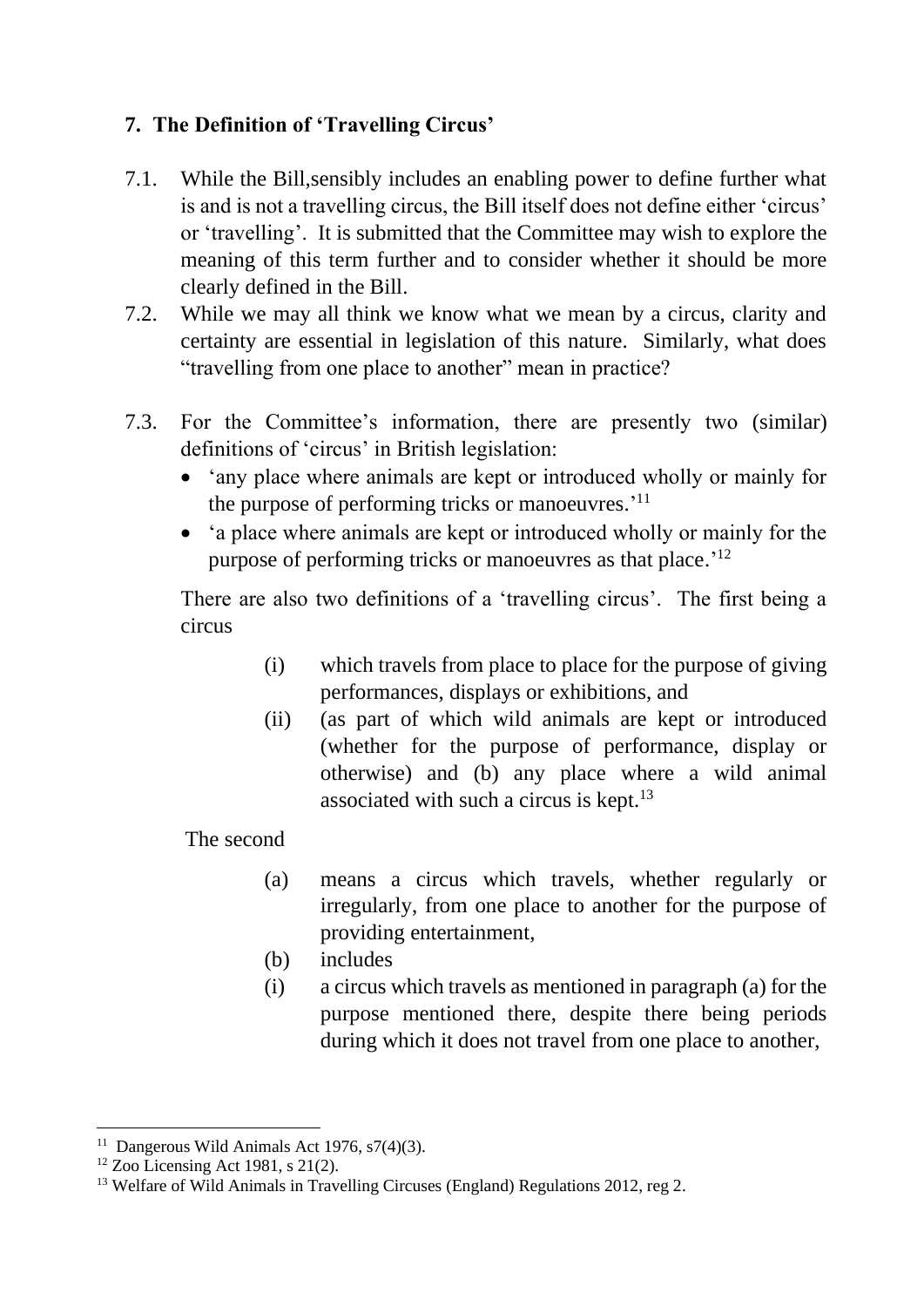(ii) any place where a wild animal associated with such a circus is kept (including temporarily), (but not, for example, a circus which travels in order to relocate to a new fixed base for use only or mainly as a place to give performances).<sup>14</sup>

#### **8. The meaning of the term 'wild animal'**

- 8.1. The Bill defines a 'wild animal' as a vertebrate other than man of a kind which is not commonly domesticated in Great Britain. It is important that the Bill makes it clear that the concept of domestication is distinct from breeding an animal in captivity, taming or training it.
- 8.2. In evidence to the Scottish Parliament on this issue, Dr Dorothy McKeegan, senior lecturer at the Institute of Biodiversity, Animal Health and Comparative Medicine at the University of Glasgow, stated that, in her view, where a trainer reared and trained cubs,

'they would still be wild animals, because they would still have very strong inherent and instinctive behavioural, physiological and psychological needs that would have been slightly altered but not completely removed by hand rearing. Such needs are not just down to the environment that the animal is in; these are behavioural needs and expressions that are consistent across a species, regardless of how the animal has been reared. I think that those cubs would still be wild animals.' 15

8.3. On being asked whether she would hold the same view in relation to the fourth or fifth generation of such animals, Dr McKeegan replied,

> 'Yes, I would. The domestication of animals is not just about captive breeding and sometimes hand rearing but about the behavioural and genetic modification of the animal away from its wild progenitor. That is not going to happen with rearing generation after generation of animals in captivity. These are still wild animals.' 16

<sup>&</sup>lt;sup>14</sup> Wild Animals in Travelling Circuses (Scotland) Act 2018, s 3.

<sup>&</sup>lt;sup>15</sup> Scottish Parliament, Environment, Climate Change and Land Reform Committee, Official Report, 6 June 2017, Col 13.